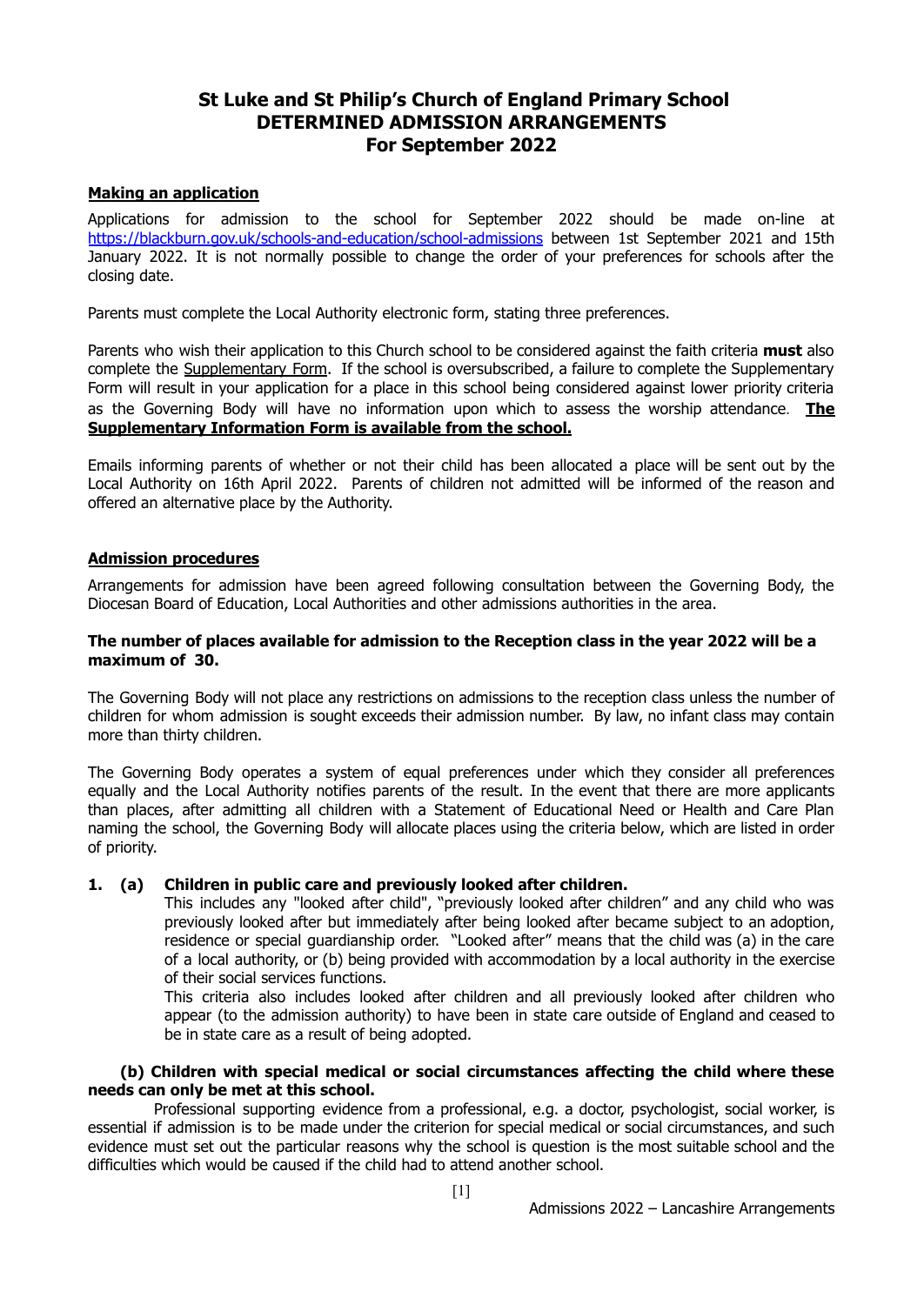## **2. Siblings**

**Children who have a sibling attending the school on the date of application and on the date of admission. Siblings include step, half, foster, adopted brothers and sisters living at the same address.**

## **3. Children whose parent(s)/guardian live within the ecclesiastical parish of St Luke, St Mark and St Philip**

A map of the parish boundaries is shown at the end of this document .

**4. Children with a parent/guardian worshipping in a church in full membership of Churches Together in England,** the Evangelical Alliance, the Irish Council of Churches, Action of Churches

Together in Scotland or Churches Together in Wales

"Parental worshipping" is normally taken to mean a minimum of monthly attendance at church at public worship for over at least the six months leading up to the  $1<sup>st</sup>$  September 2020

## **The governors will request confirmation of this from the relevant member of the clergy or church officer.**

"In the event that during the period specified for attendance at worship the church (or, in relation to those of other faiths, relevant place of worship) has been closed for public worship and has not provided alternative premises for that worship, the requirements of these admissions arrangements in relation to attendance will only apply to the period when the church for in relation to those of other faiths, relevant place of worship or alternative premises have been available for public worship".

The lists of Churches can be found on the Churches Together in England website at cte.org.uk, and for the Evangelical Alliance at eauk.org; lists are taken as on  $1<sup>st</sup>$  September 2021.

## **5. Children of staff who have been employed in the school for the whole of the two years prior to the closing date for applications, or where the member of staff is recruited to fill a vacant post for which there is a demonstrable skill shortage.**

This applies to all staff, full and part time, who are employed by the governing body.

## **6. Other children**

## **Tie break**

Where there are more applicants for the available places within a category, then the distance between the Ordnance Survey address points for the school and the home measured in a straight line will be used as the final determining factor, nearer addresses having priority over more distant ones. This address point is within the body of the property and usually located at its centre. Where two addresses have the same distance, or the cut-off point is for addresses within the same building, then the Local Authority's system of a random draw will determine which address(es) receive the offer(s).

## **Admissions information:**

In 2020, there were 49 applications for 30 places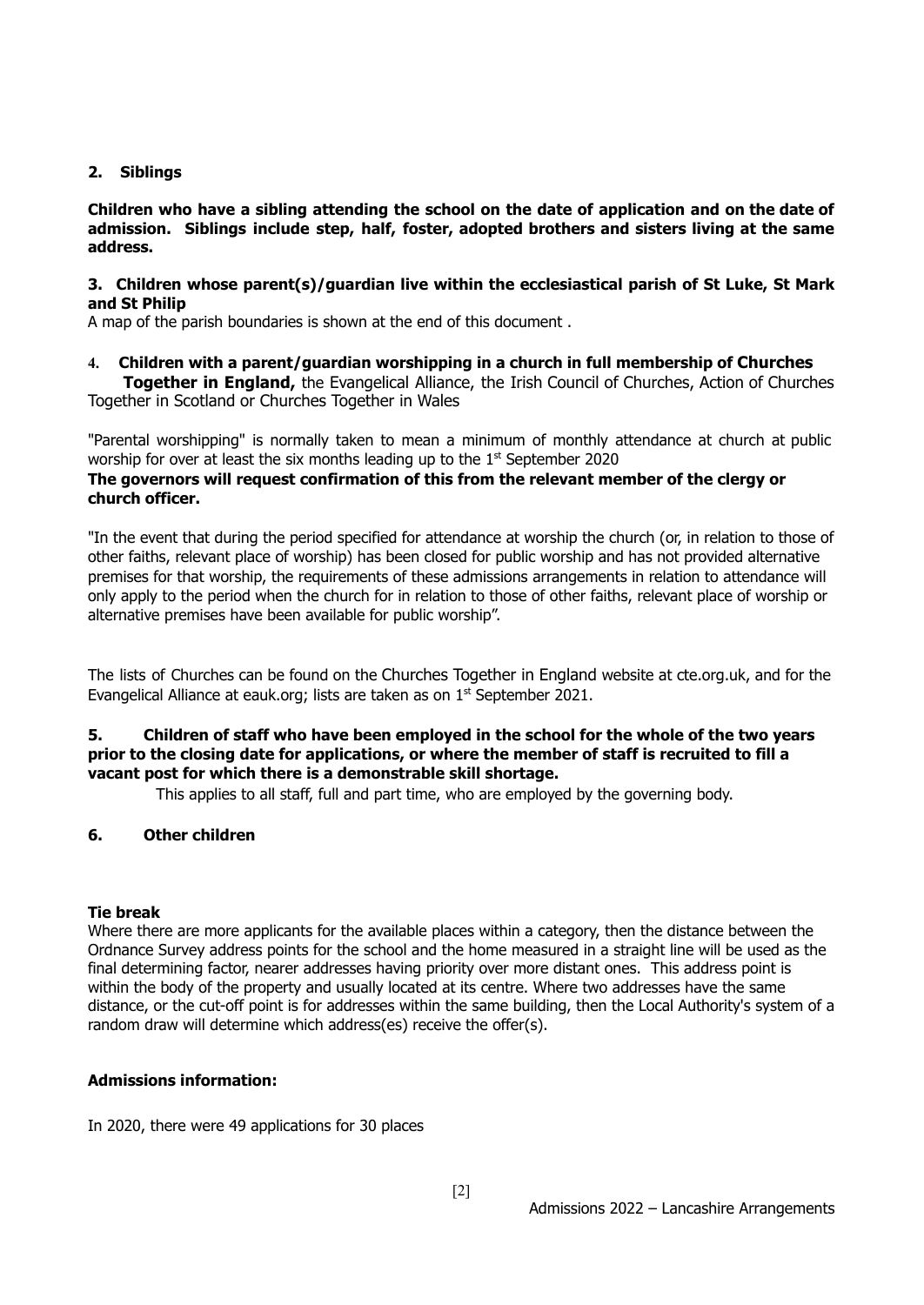### **Late applications for admission**

Where there are extenuating circumstances for an application being received after the last date for applications, and it is before the governors have established their list of pupils to be admitted, then it will be considered alongside all the others.

Otherwise, applications which are received after the last date will be considered after all the others, and placed on the waiting list in order according to the criteria.

### **Waiting list**

Where we have more applications than places, the admissions criteria will be used. Children who are not admitted will have their name placed on a waiting list. The names on this waiting list will be in the order resulting from the application of the admissions criteria. Since the date of application cannot be a criterion for the order of names on the waiting list, late applicants for the school will be slotted into the order according to the extent to which they meet the criteria. Thus it is possible that a child who moves into the area later to have a higher priority than one who has been on the waiting list for some time. If a place becomes available within the admission number, the child whose name is at the top of the list will be offered a place. This is not dependent on whether an appeal has been submitted.

This waiting list will operate for the  $31<sup>st</sup>$  December of the relevant year.

#### **Address of pupil**

The address used on the school's admission form must be the current one at the time of application, i.e. the family's main residence. If the address changes subsequently, the parents should notify the school. Where the parents live at different addresses, and there is shared parenting, the address used will normally be the one where the child wakes up for the majority of Monday to Friday mornings. If there is any doubt about this, then the address of the Child Benefit recipient will be used. Parents may be asked to show evidence of the claim that is being made for the address, e.g. identity cards of various sorts showing the child's address as the one claimed. Where there is dispute about the correct address to use, the governors reserve the right to make enquiries of any relevant third parties, e.g. the child's GP, Council Tax Office, Electoral Registration Officer, utilities provider. For children of UK Service personnel and other Crown Servants returning to the area proof of the posting is all that is required.

#### **Non-routine or in-year admissions**

It sometimes happens that a child needs to change school other than at the "normal" time; such admissions are known as non-routine or in-year admissions. Parents wishing their child to attend this school should arrange to visit the school. They will be provided with an application form once they have a definite local address. If there is a place in the appropriate class, then the governors will arrange for the admission to take place. If there is no place, then the admissions committee will consider the application and information about how to appeal against the refusal will be provided. Appeals for children moving into the area will not be considered until there is evidence of a permanent address, e.g. exchange of contracts or tenancy agreement with rent book.

Please note that you cannot re-apply for a place at a school within the same school year unless there has been relevant, significant and material change in the family circumstances.

#### **Appeals for routine admissions**

Where the governors are unable to offer a place because the school is over subscribed, parents have the right to appeal to an independent admission appeal panel, set up under the School Standards and Framework Act, 1998, as amended by the Education Act, 2002. **Parents should notify the clerk to the governors at the school by 30th April 2022.** Parents will have the opportunity to submit their case to the panel in writing and also to attend in order to present their case. **You will normally receive 14 days' notice of the place and time of the hearing.**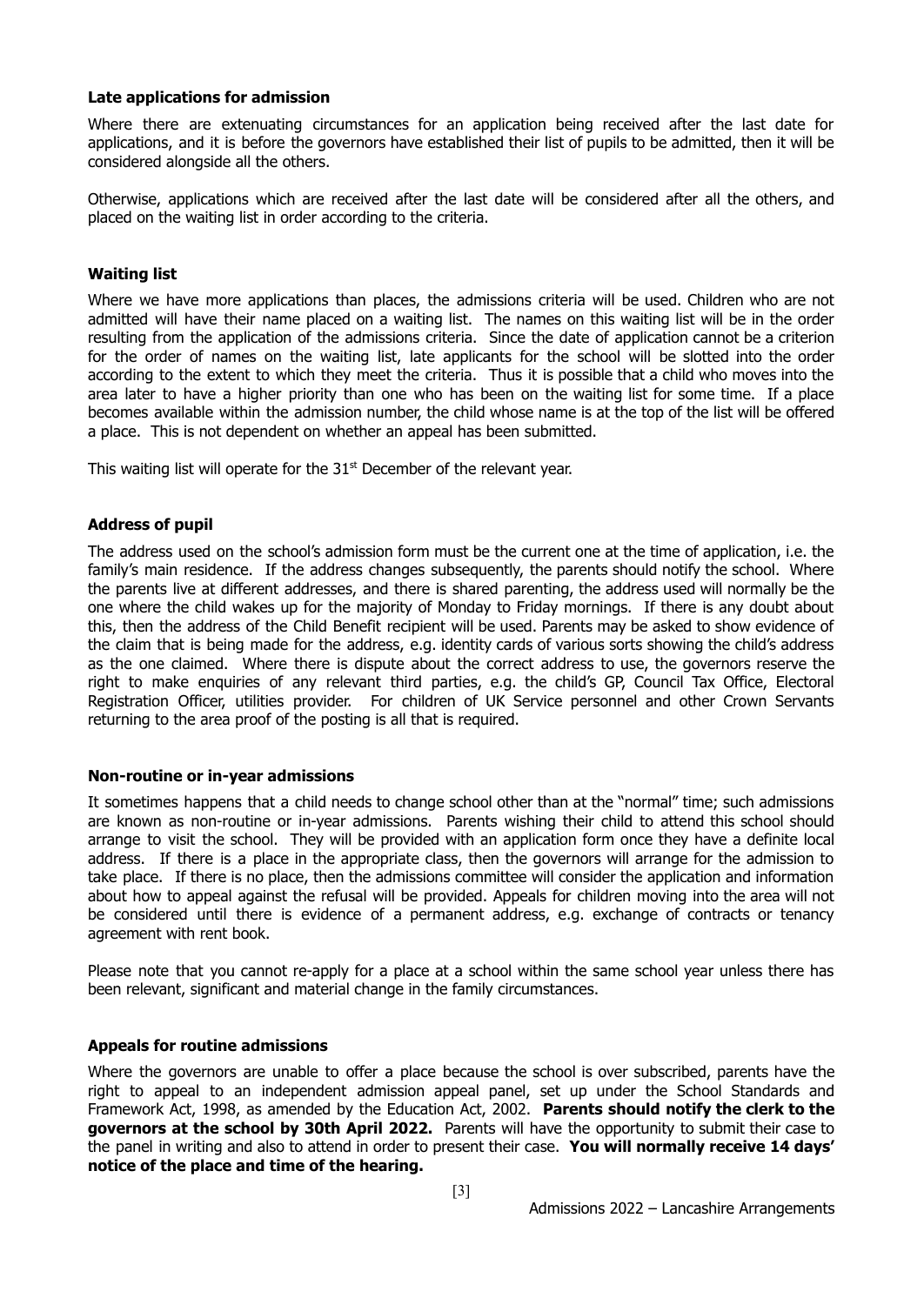Appeals which are received after the deadline will be slotted into the schedule where this is possible. There is no guarantee that this will happen and late appeals may be heard after the stipulated date at a second round of hearings. The schedule is subject to change depending upon the availability of appeal panel members, clerks, venues and the number of appeals for each school (which will vary year on year).

Please note that this right of appeal against the governors' decision does not prevent you from making an appeal in respect of any other school.

### **Fraudulent applications**

Where the governing body discovers that a child has been awarded a place as the result of an intentionally misleading application from a parent (for example a false claim to residence in the catchment area or of involvement in a place of worship) which effectively denies a place to a child with a stronger claim, then the governing body is required to withdraw the offer of a place. The application will be considered afresh and a right of appeal offered if a place is refused.

#### **Deferred admission**

If your child is due to start school during the next academic year, it is important that you apply for a place for September. If your child's fifth birthday is between the months of September and December, then, if you wish it, admission may be deferred until January; if it is between January and April, then admission may be deferred until the start of the summer term though it is likely to be in your child's interest to start no later than January. You may also request that your child attend school part time until he/she reaches his/her fifth birthday.

#### **Admission of children outside of their normal age group**

Parents may seek a place for their child outside of their normal age group, for example, if a child is gifted and talented or has experienced problems such as ill health. In addition, the parents of a summer born child<sup>1</sup> may choose not to send that child to school until the September following their fifth birthday and may request that they are admitted out of their normal age group – to reception rather than year 1.

The Governing Body will make decisions on the basis of the circumstances of each case and in the best interests of the child concerned. This will include taking account of the parent's views; information about the child's academic, social and emotional development; where relevant, their medical history and the views of a medical professional; whether they have previously been educated out of their normal age group; and whether they may naturally have fallen into a lower age group if it were not for being born prematurely. They will also take into account the views of the head teacher of the school.

When informing a parent of their decision on the year group the child should be admitted to, the Governing Body will set out clearly the reasons for their decision.

If the Governing Body agrees to a parents' request for their child to be admitted out of their normal age group and as a consequence of that decision the child will be admitted to a relevant age group (ie the age group to which pupils are normally admitted to the school) the local authority and Governing Body will process the application as part of the main admissions round, unless the parental request is made too late for this to be possible, and on the basis of their determined admission arrangements only, including the application oversubscription criteria where applicable. The Governing Body will not give the application lower priority on the basis that the child is being admitted out of their normal age group. Parents have a statutory

 $1$  The term summer born children relates to all children born from 1April to 31 August. These children reach compulsory school age on 31August following their fifth (or on their fifth birthday if it falls on 31 August) It is likely that most requests for summer born children admitted out of their normal age group will come from parents of children born in the later summer months or those born prematurely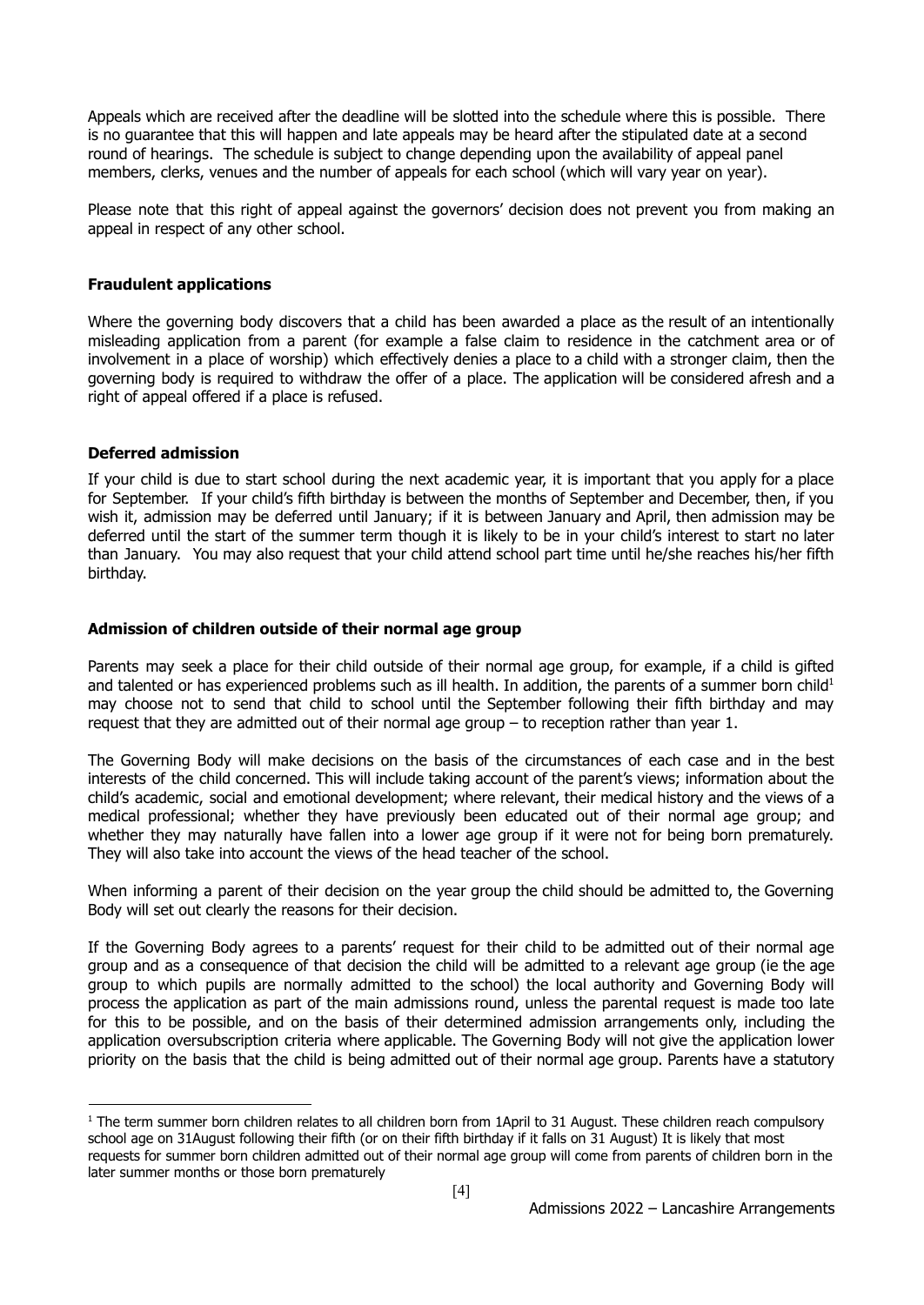right to appeal against refusal of a place at a school for which they have applied. This right does not apply if they are offered a place at the school but it is not in their preferred age group.

#### **Twins, etc**

Where there are twins, etc wanting admission and there is only a single place left within the admission number, then the governing body will exercise as much flexibility as possible within the requirements of infant class sizes. In exceptional circumstances cases we are now able to offer places for both twins and all triplets, even when this means breaching infant class size limits.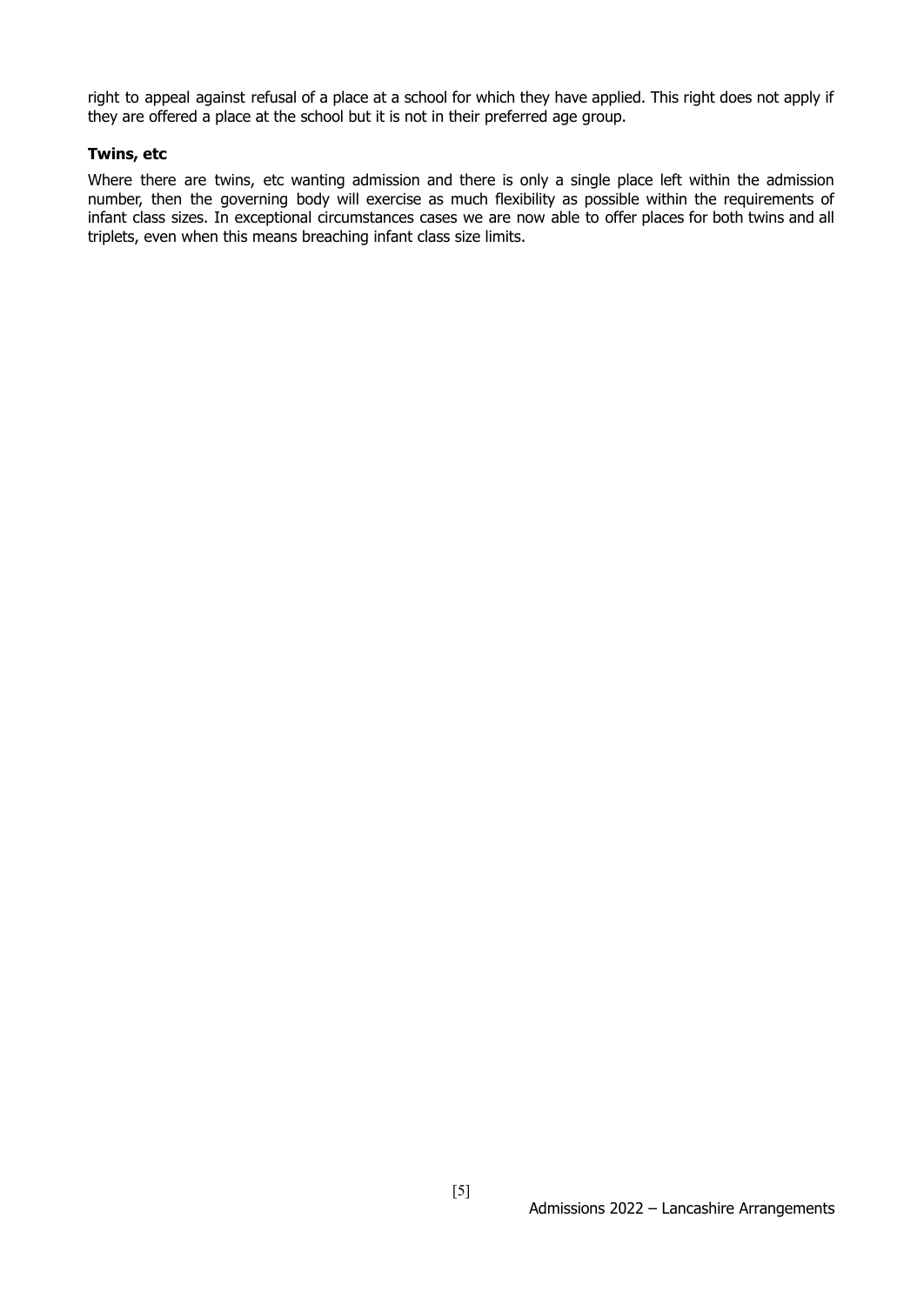# **Diocesan Supplementary Information Form Admission to primary school, 2022**

# **St Luke and St Philip's Church of England Primary School**

| <b>Name of child:</b>                                                    |
|--------------------------------------------------------------------------|
| SurnameChristian names                                                   |
|                                                                          |
|                                                                          |
|                                                                          |
|                                                                          |
|                                                                          |
|                                                                          |
| Contact telephone number                                                 |
| If you are applying to this school on faith grounds, please complete the |
| following sections:                                                      |
| <b>Place of worship</b> one of parents / guardians regularly attends:    |
|                                                                          |
|                                                                          |
|                                                                          |
| Name of vicar / priest / minister / faith leader / church officer:       |
|                                                                          |
|                                                                          |
|                                                                          |
|                                                                          |
|                                                                          |

# **Your faith leader will be contacted in order to provide the information.**

Return this form to the school before 15<sup>th</sup> January 2022.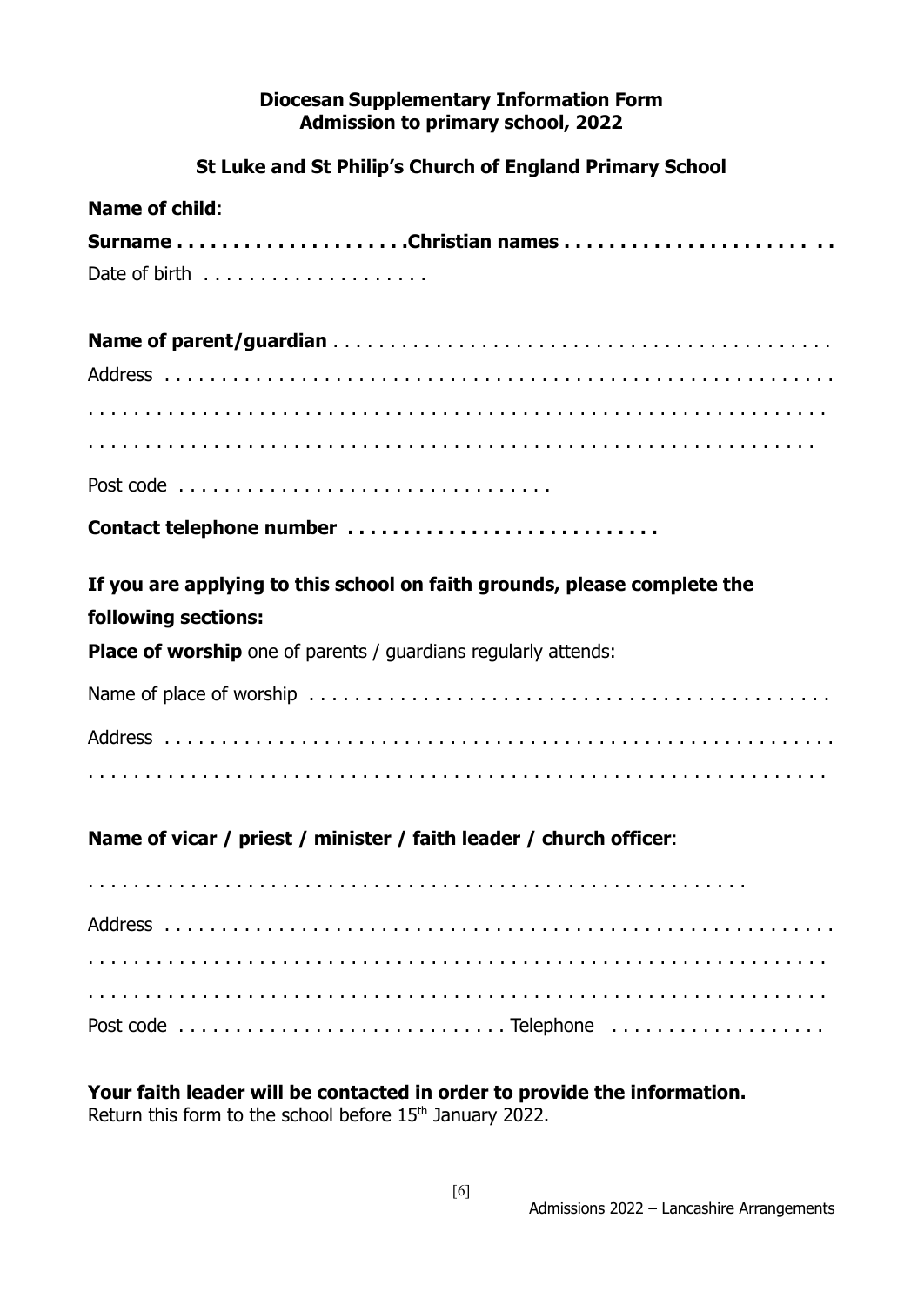This form is for use of the School; it will be sent to the appropriate faith leader, to be returned direct to the school.

## **Clergy Reference Form Admission to primary school, 2022 St Luke and St Philip's Church of England Primary School**

## **Name of child**:

| SurnameChristian names |  |  |
|------------------------|--|--|
|                        |  |  |
|                        |  |  |
|                        |  |  |
|                        |  |  |
|                        |  |  |
|                        |  |  |

# **Contact Telephone . . . . . . . . . . . . . . . . . . . . . . . . . . . .**

This parent has given your name as a reference for his/her commitment to the church/place of worship.

Our criteria require the parent to have attended their place of worship 1 time a month for 6 months prior to  $1<sup>st</sup>$  September 2021.

| Has this been the pattern for this parent? YES / NO                                       |
|-------------------------------------------------------------------------------------------|
|                                                                                           |
|                                                                                           |
|                                                                                           |
|                                                                                           |
| This church is a part of (please tick):                                                   |
| Churches Together in England   Evangelical Alliance                                       |
| Other stated in Admission Arrangements (please identify)                                  |
| Please return this form to: The Administration Manager, St Luke and St Philip's Church of |
| England Primary School By 15th January 2022                                               |